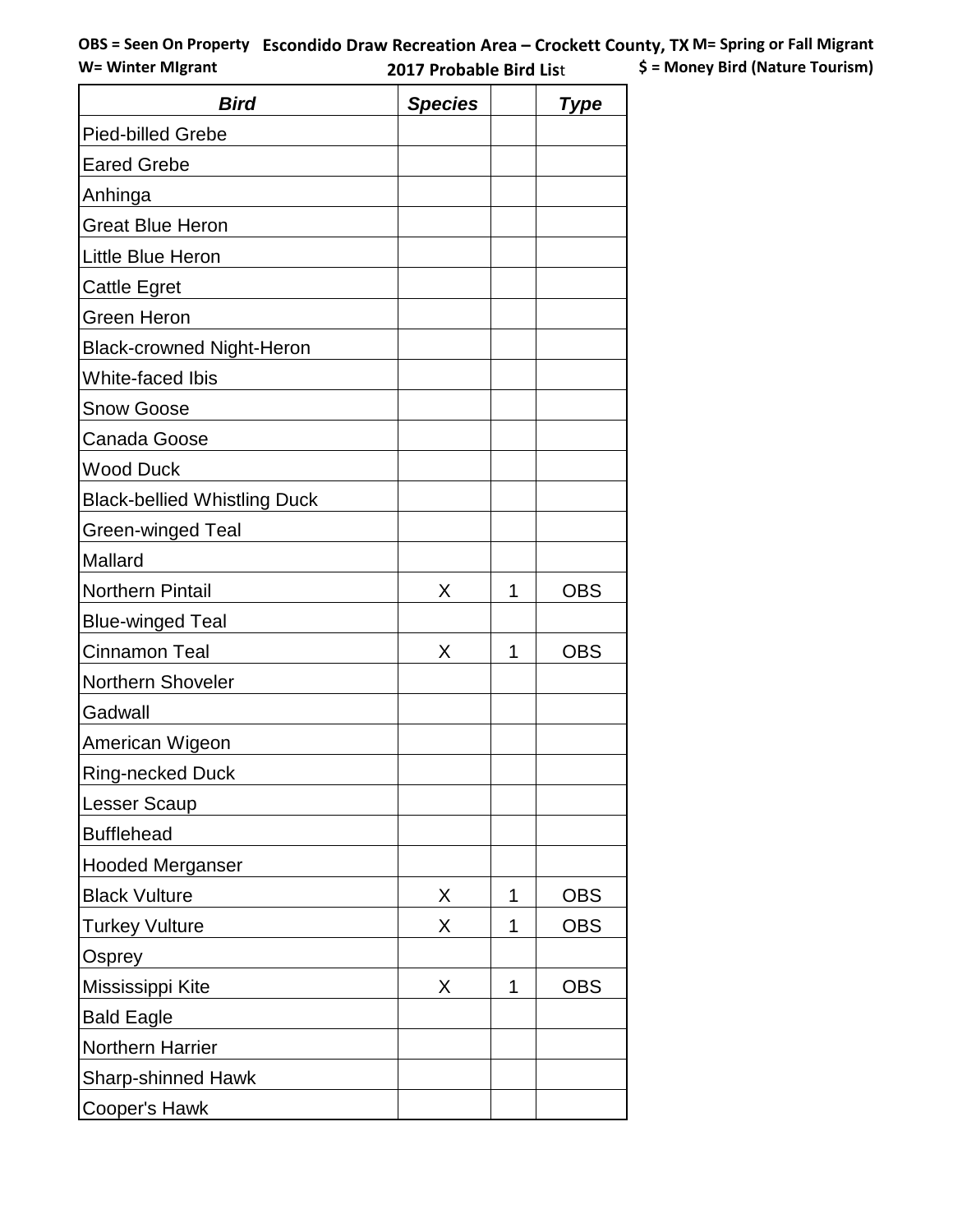| <b>Bird</b>                  | <b>Species</b> |   | <b>Type</b> |
|------------------------------|----------------|---|-------------|
| <b>Red-shouldered Hawk</b>   |                |   |             |
| Zone-tailed Hawk             | X              | 1 | OBS \$      |
| <b>Swainson's Hawk</b>       | X              | 1 | <b>OBS</b>  |
| <b>Red-tailed Hawk</b>       | X              | 1 | <b>OBS</b>  |
| Golden Eagle                 |                |   |             |
| <b>American Kestrel</b>      | Χ              | 1 | W           |
| Peregrine Falcon             | Χ              | 1 | Μ           |
| <b>Crested Caracara</b>      |                |   |             |
| <b>Wild Turkey</b>           | X              | 1 |             |
| Northern Bobwhite            | X              | 1 | <b>OBS</b>  |
| <b>Scaled Quail</b>          | X              | 1 | <b>POS</b>  |
| Montezuma Quail              | Χ              | 1 | POS \$      |
| <b>American Coot</b>         |                |   |             |
| <b>Sandhill Crane</b>        | Χ              | 1 | M           |
| <b>American Woodcock</b>     |                |   |             |
| Killdeer                     | Χ              | 1 | <b>OBS</b>  |
| <b>Greater Yellowlegs</b>    |                |   |             |
| Lesser Yellowlegs            |                |   |             |
| <b>Solitary Sandpiper</b>    |                |   |             |
| <b>Spotted Sandpiper</b>     |                |   |             |
| <b>Upland Sandpiper</b>      |                |   |             |
| Least Sandpiper              |                |   |             |
| <b>Baird's Sandpiper</b>     |                |   |             |
| <b>Pectoral Sandpiper</b>    |                |   |             |
| <b>Long-billed Dowitcher</b> |                |   |             |
| <b>Common Snipe</b>          |                |   |             |
| <b>Wilson's Phalarope</b>    |                |   |             |
| <b>Franklin's Gull</b>       |                |   |             |
| <b>Ring-billed Gull</b>      |                |   |             |
| <b>Rock Dove</b>             |                |   |             |
| <b>Mourning Dove</b>         | Χ              | 1 | <b>OBS</b>  |
| Inca Dove                    | Χ              | 1 | <b>OBS</b>  |
| <b>Common Ground-Dove</b>    | X              | 1 | <b>OBS</b>  |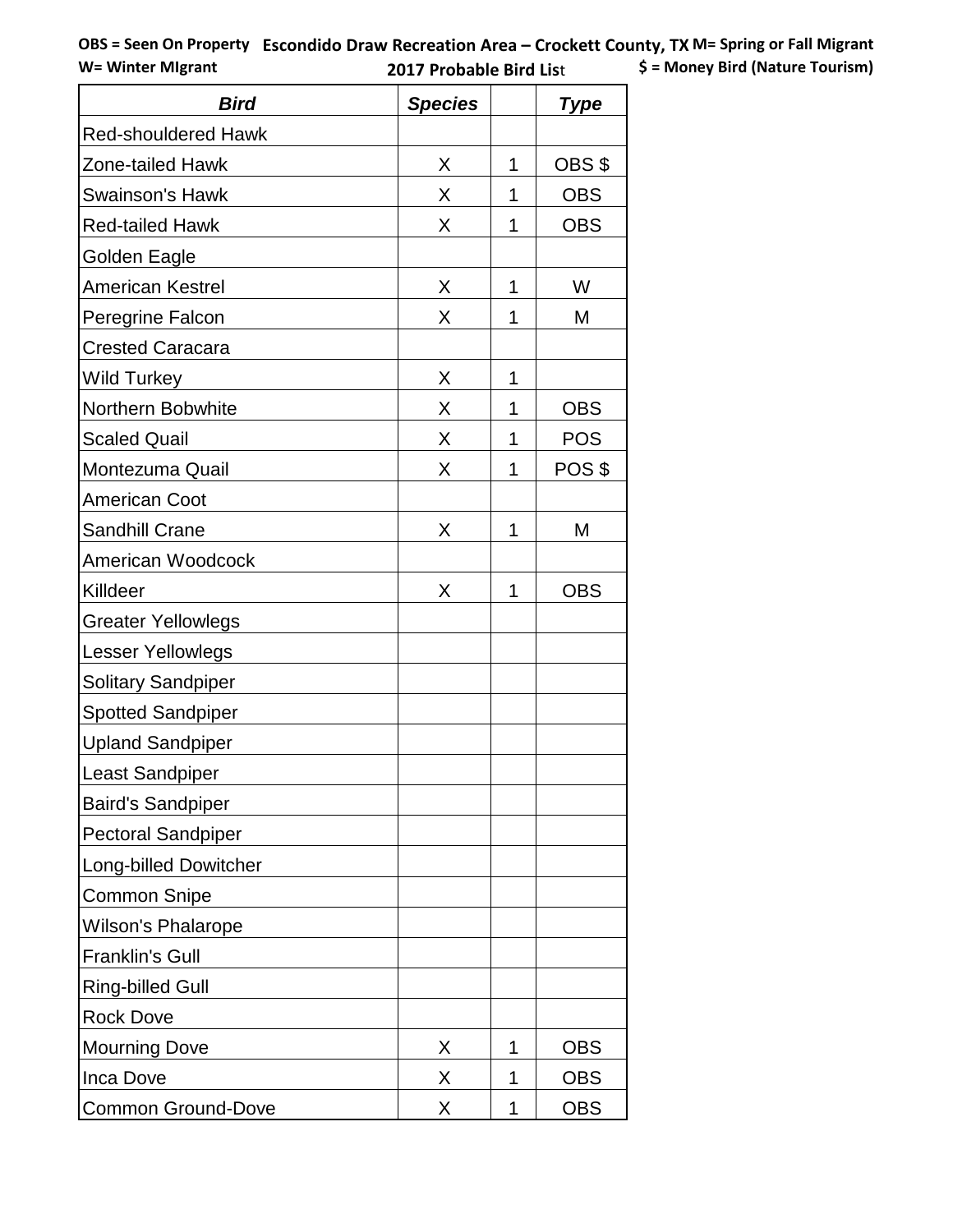| <b>Bird</b>                      | <b>Species</b> |   | Type       |
|----------------------------------|----------------|---|------------|
| <b>White-winged Dove</b>         | Χ              | 1 | <b>OBS</b> |
| Yellow-billed Cuckoo             | Χ              | 1 | <b>OBS</b> |
| Greater Roadrunner               | X              | 1 | <b>OBS</b> |
| Eastern Screech-Owl              | X              | 1 | <b>OBS</b> |
| <b>Western Screech-Owl</b>       | X              | 1 | OBS \$     |
| <b>Great Horned Owl</b>          | X              | 1 | <b>OBS</b> |
| Elf Owl                          | X              | 1 | POS \$     |
| <b>Common Nighthawk</b>          | X              | 1 | <b>OBS</b> |
| Lesser Nighthawk                 | X              | 1 | <b>OBS</b> |
| <b>Common Poorwill</b>           | X              | 1 | <b>OBS</b> |
| Chuck-will's-widow               | X              | 1 | <b>OBS</b> |
| Whip-poor-will                   |                |   |            |
| <b>Chimney Swift</b>             |                |   |            |
| <b>Ruby-throated Hummingbird</b> |                |   |            |
| <b>Black-chinned Hummingbird</b> | X              | 1 | <b>OBS</b> |
| <b>Belted Kingfisher</b>         |                |   |            |
| Green Kingfisher                 |                |   |            |
| Golden-fronted Woodpecker        | X              | 1 | <b>OBS</b> |
| Red-bellied Woodpecker           |                |   |            |
| Yellow-bellied Sapsucker         | X              | 1 | W          |
| <b>Red-naped Sapsucker</b>       | X              | 1 | W          |
| Ladder-backed Woodpecker         | Χ              | 1 | <b>OBS</b> |
| <b>Northern Flicker</b>          |                |   |            |
| <b>Olive-sided Flycatcher</b>    | X              | 1 | <b>OBS</b> |
| Eastern Wood-Pewee               | Χ              | 1 | <b>OBS</b> |
| Empidonax sp.                    |                |   |            |
| Acadian Flycatcher               |                |   |            |
| <b>Black Phoebe</b>              | X              | 1 | <b>POS</b> |
| <b>Eastern Phoebe</b>            | X              | 1 | <b>OBS</b> |
| Say's Phoebe                     | X              | 1 | <b>OBS</b> |
| <b>Vermilion Flycatcher</b>      | X              | 1 | <b>OBS</b> |
| <b>Acadian Flycatcher</b>        |                |   |            |
| Ash-throated Flycatcher          | X              | 1 | <b>OBS</b> |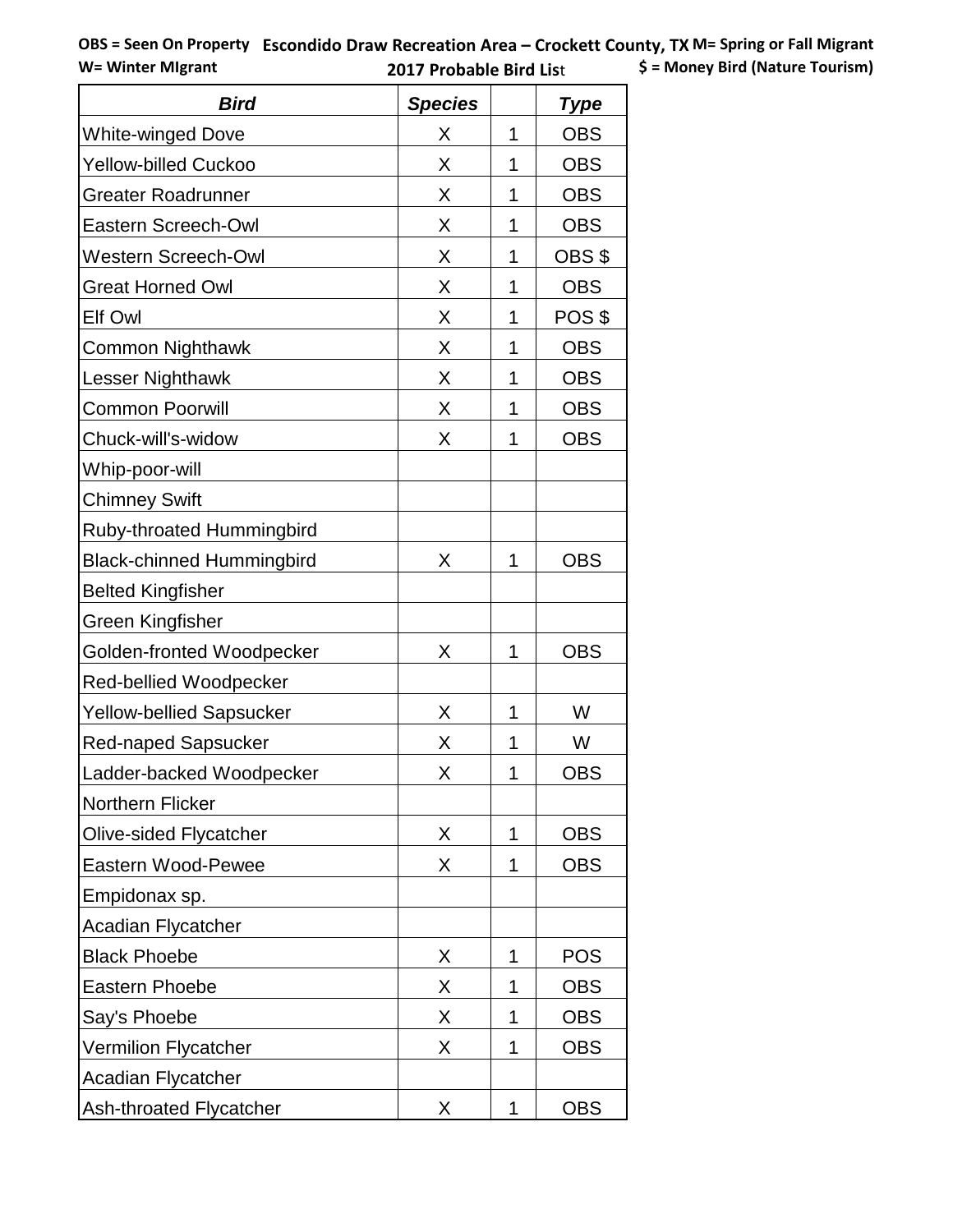| <b>Bird</b>                      | <b>Species</b> |   | <b>Type</b> |
|----------------------------------|----------------|---|-------------|
| <b>Great Crested Flycatcher</b>  |                |   |             |
| <b>Brown-crested Flycatcher</b>  | X              | 1 | <b>OBS</b>  |
| Western Kingbird                 | X              | 1 | <b>OBS</b>  |
| Cassin's Kingbird                | X              | 1 | <b>OBS</b>  |
| <b>Scissor-tailed Flycatcher</b> | Χ              | 1 | <b>OBS</b>  |
| <b>Purple Martin</b>             |                |   |             |
| N. Rough-winged Swallow          |                |   |             |
| <b>Cliff Swallow</b>             | X              | 1 | <b>OBS</b>  |
| <b>Barn Swallow</b>              | Χ              | 1 | <b>OBS</b>  |
| Blue Jay                         |                |   |             |
| Scrub Jay                        | X              | 1 | <b>OBS</b>  |
| Chihuahuan Raven                 | X              | 1 | <b>OBS</b>  |
| Common Raven                     | X              |   | <b>OBS</b>  |
| Carolina Chickadee               |                |   |             |
| <b>Black-crested Titmouse</b>    | X              | 1 | <b>OBS</b>  |
| Verdin                           | X              | 1 | <b>OBS</b>  |
| <b>Bushtit</b>                   | Χ              | 1 | <b>OBS</b>  |
| <b>Brown Creeper</b>             |                |   |             |
| <b>Cactus Wren</b>               | X              | 1 | <b>OBS</b>  |
| Canyon Wren                      | X              | 1 | <b>OBS</b>  |
| <b>Rock Wren</b>                 | X              | 1 | <b>POS</b>  |
| Carolina Wren                    | X              | 1 | <b>OBS</b>  |
| <b>Bewick's Wren</b>             | X              | 1 | <b>OBS</b>  |
| House Wren                       |                |   |             |
| Winter Wren                      |                |   |             |
| Golden-crowned Kinglet           |                |   |             |
| <b>Ruby-crowned Kinglet</b>      | X              | 1 | <b>OBS</b>  |
| <b>Blue-gray Gnatcatcher</b>     | Χ              | 1 | <b>OBS</b>  |
| <b>Eastern Bluebird</b>          |                |   | <b>OBS</b>  |
| <b>Mountain Bluebird</b>         | X              | 1 | W           |
| <b>Western Bluebird</b>          | Χ              | 1 | W           |
| Veery                            |                |   |             |
| Wood Thrush                      |                |   |             |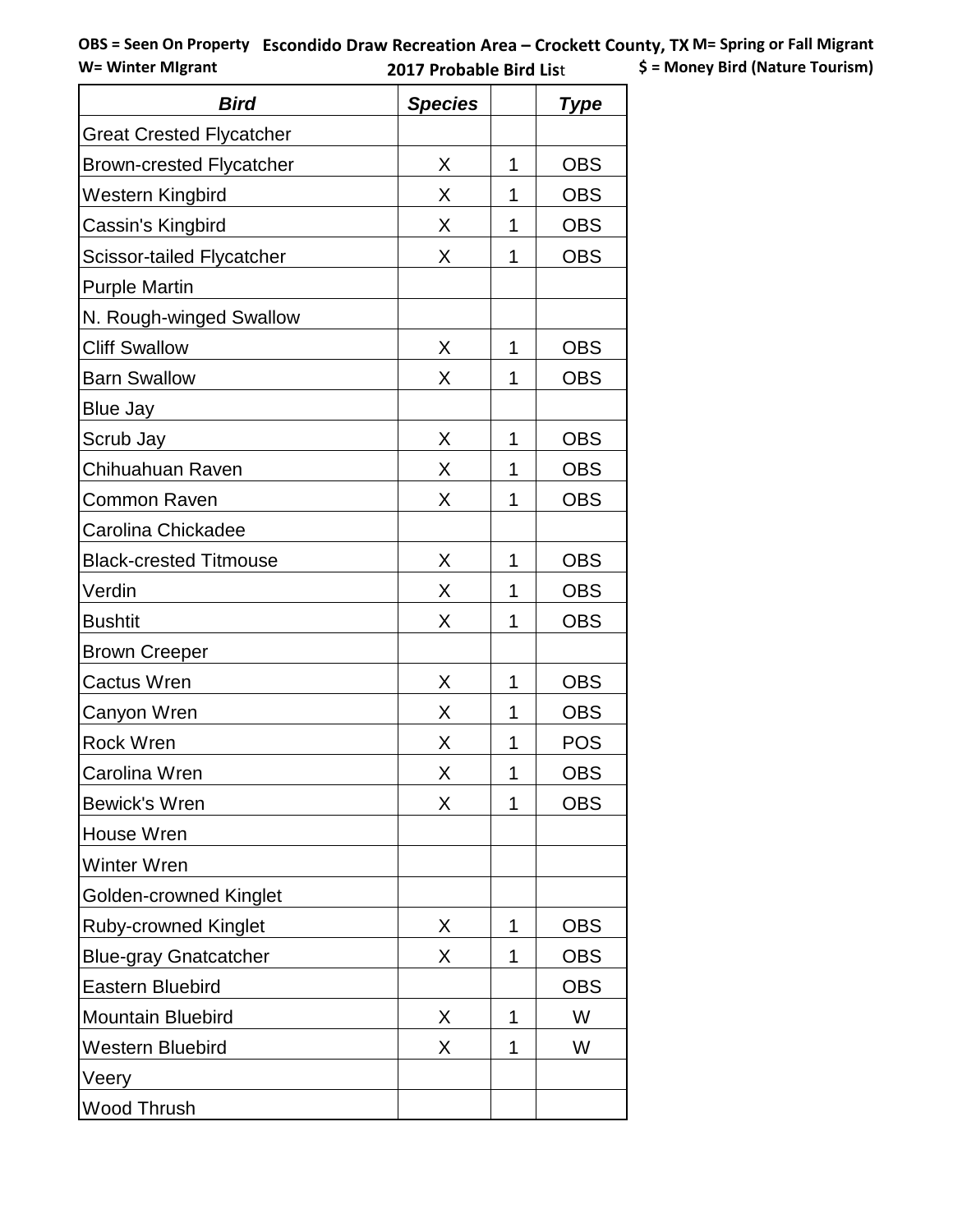| <b>Bird</b>                         | <b>Species</b> |   | <b>Type</b> |
|-------------------------------------|----------------|---|-------------|
| <b>Swainson's Thrush</b>            | X              | 1 | M           |
| <b>Hermit Thrush</b>                | X              | 1 | W           |
| American Robin                      | X              | 1 | W           |
| Northern Mockingbird                | X              | 1 | <b>OBS</b>  |
| <b>Brown Thrasher</b>               | X              | 1 | W           |
| Sage Thrasher                       | X              | 1 | <b>POS</b>  |
| <b>Curve-billed Thrasher</b>        | X              | 1 | <b>POS</b>  |
| <b>American Pipit</b>               |                |   |             |
| Cedar Waxwing                       | X              | 1 | W           |
| Loggerhead Shrike                   | Χ              | 1 | W           |
| White-eyed Vireo                    | X              | 1 | <b>OBS</b>  |
| <b>Bell's Vireo</b>                 | X              | 1 | <b>OBS</b>  |
| <b>Black-capped Vireo</b>           | X              | 1 | OBS \$      |
| <b>Solitary Vireo</b>               |                |   |             |
| <b>Yellow-throated Vireo</b>        | X              | 1 | <b>OBS</b>  |
| <b>Warbling Vireo</b>               |                |   |             |
| <b>Hutton's Vireo</b>               | X              | 1 | <b>OBS</b>  |
| Philadelphia Vireo                  |                |   |             |
| <b>Gray Vireo</b>                   | X              | 1 | <b>OBS</b>  |
| Warbler sp.                         |                |   |             |
| <b>Tennessee Warbler</b>            |                |   |             |
| Orange-crowned Warbler              |                |   |             |
| <b>Nashville Warbler</b>            |                |   |             |
| <b>Northern Parula</b>              |                |   |             |
| <b>Yellow Warbler</b>               | X              | 1 | OBS         |
| <b>Chestnut-sided Warbler</b>       |                |   |             |
| Magnolia Warbler                    |                |   |             |
| <b>Yellow-rumped Warbler</b>        |                |   |             |
| <b>Black-throated Green Warbler</b> |                |   |             |
| Golden-cheeked Warbler              |                |   |             |
| <b>Blackburnian Warbler</b>         |                |   |             |
| <b>Yellow-throated Warbler</b>      |                |   |             |
| <b>Bay-breasted Warbler</b>         |                |   |             |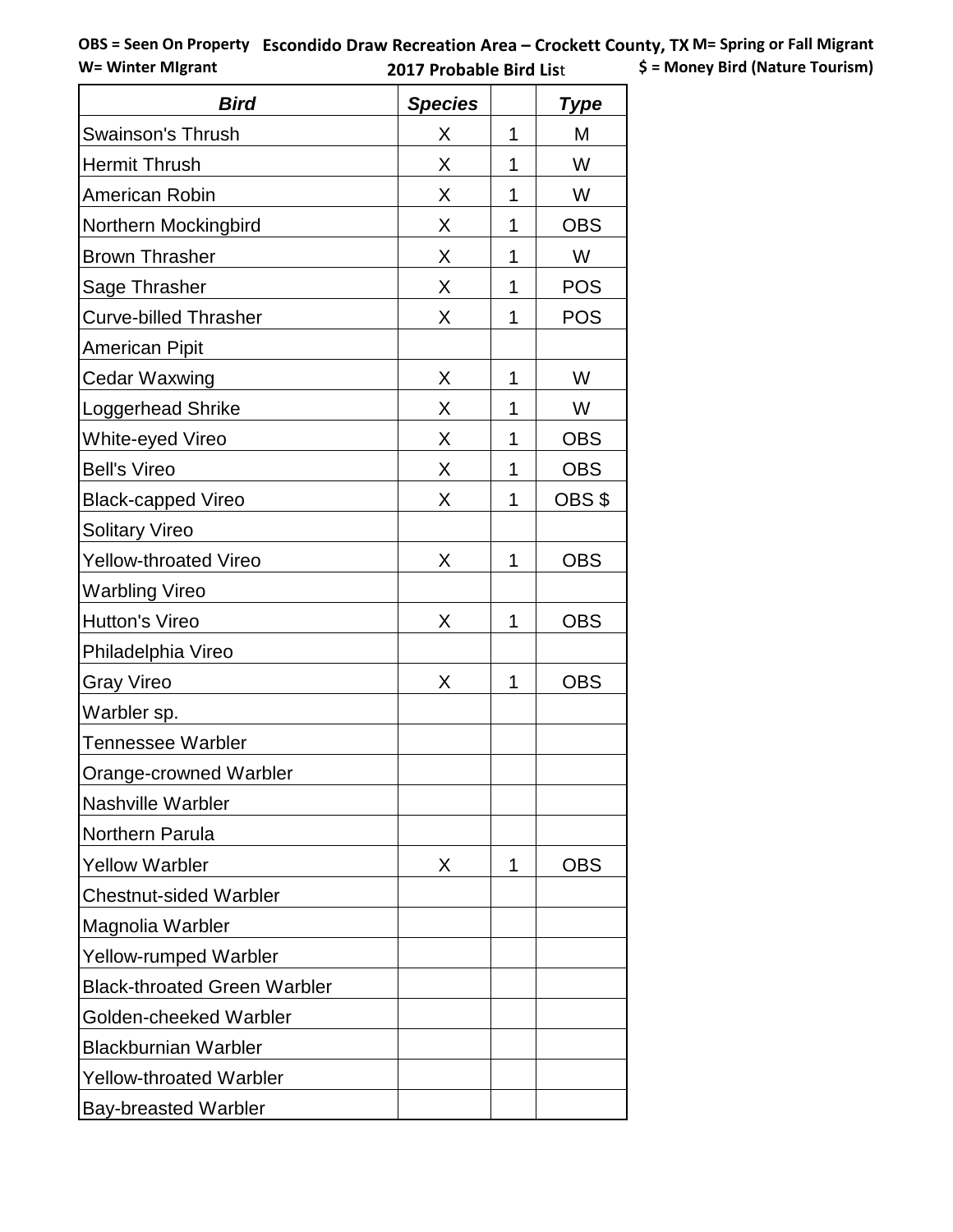| <b>Bird</b>                    | <b>Species</b> |   | <b>Type</b> |
|--------------------------------|----------------|---|-------------|
| <b>Prairie Wabler</b>          |                |   |             |
| <b>Cerulean Warbler</b>        |                |   |             |
| <b>Black-and-white Warbler</b> |                |   |             |
| <b>American Redstart</b>       |                |   |             |
| Worm-eating Warbler            |                |   |             |
| Ovenbird                       |                |   |             |
| Northern Waterthrush           |                |   |             |
| Louisiana Waterthrush          |                |   |             |
| MacGillavray's Warbler         | X              | 1 | OBS M \$    |
| <b>Common Yellowthroat</b>     |                |   |             |
| <b>Wilson's Warbler</b>        |                |   |             |
| <b>Yellow-breasted Chat</b>    | X              | 1 | <b>OBS</b>  |
| Summer Tanager                 | X              | 1 | <b>OBS</b>  |
| <b>Scarlet Tanager</b>         |                |   |             |
| <b>Northern Cardinal</b>       | X              | 1 | <b>OBS</b>  |
| Pyrrhuloxia                    | X              | 1 | <b>OBS</b>  |
| <b>Rose-breasted Grosbeak</b>  |                |   |             |
| <b>Blue Grosbeak</b>           | X              | 1 | <b>OBS</b>  |
| Lazuli Bunting                 | X              | 1 | OBS M \$    |
| Indigo Bunting                 | X              | 1 | <b>OBS</b>  |
| <b>Varied Bunting</b>          | Χ              | 1 | <b>OBS</b>  |
| <b>Painted Bunting</b>         | Х              | 1 | <b>OBS</b>  |
| <b>Dickcissel</b>              | Χ              | 1 | <b>OBS</b>  |
| <b>Spotted Towhee</b>          | Χ              | 1 | <b>OBS</b>  |
| Canyon Towhee                  | Χ              | 1 | <b>OBS</b>  |
| <b>Olive Sparrow</b>           | Χ              | 1 | <b>OBS</b>  |
| Cassin's Sparrow               | Χ              | 1 | <b>OBS</b>  |
| <b>Rufous-crowned Sparrow</b>  | Χ              | 1 | <b>OBS</b>  |
| <b>Chipping Sparrow</b>        | Χ              | 1 | <b>OBS</b>  |
| <b>Clay-colored Sparrow</b>    | X              | 1 | <b>OBS</b>  |
| <b>Field Sparrow</b>           | Χ              | 1 | <b>OBS</b>  |
| <b>Vesper Sparrow</b>          | Χ              | 1 | W           |
| Lark Sparrow                   | Χ              | 1 | <b>OBS</b>  |